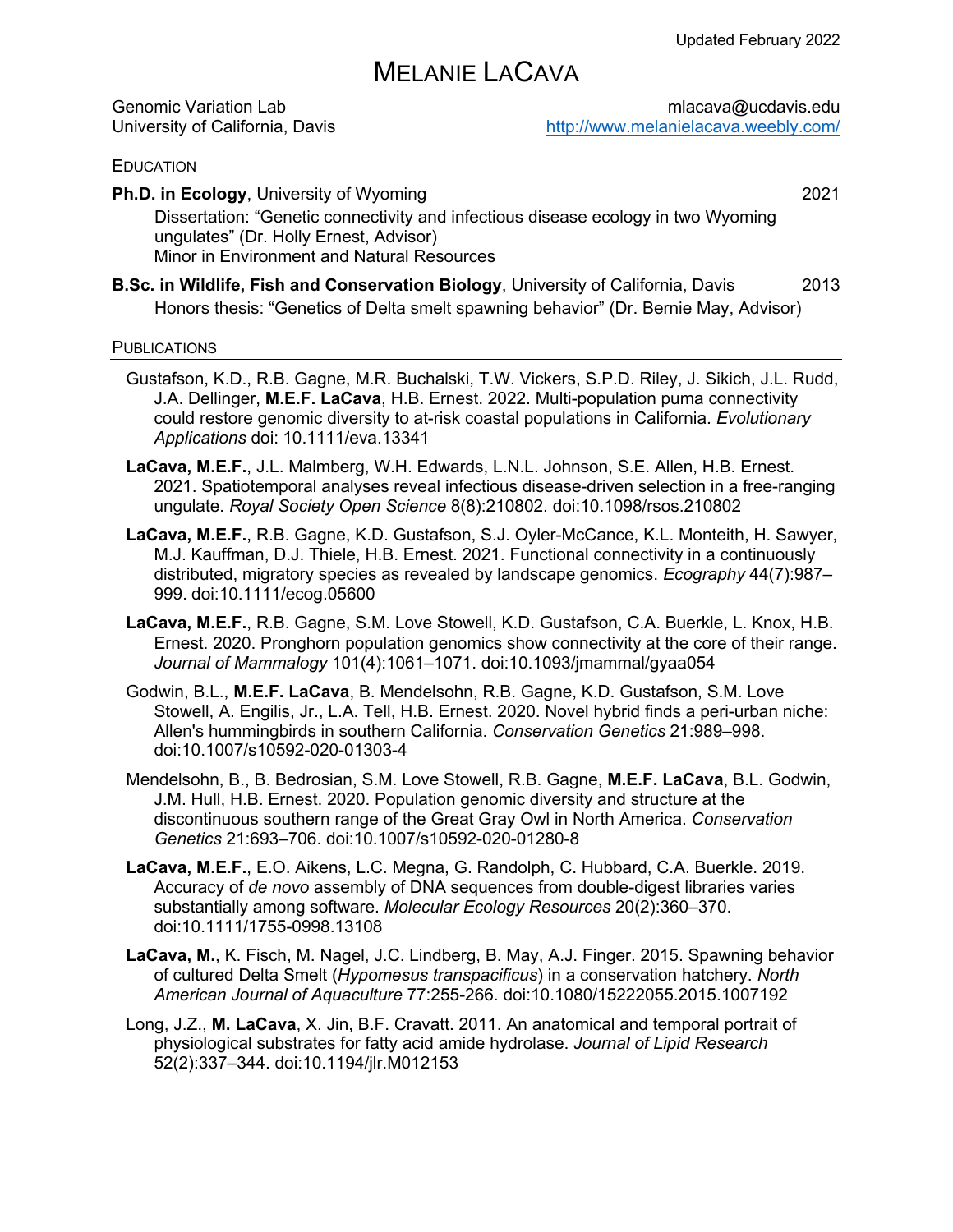# **Postdoctoral scholar**, University of California, Davis 2021–present

Using a combination of experiments, simulations and empirical data, I am evaluating the genetic consequences of spawning strategy in a conservation hatchery of endangered Delta smelt (*Hypomesus transpacificus*) to inform production for supplementing wild populations. I am also using 10+ years of hatchery pedigree data to assess evidence of adaptation to captivity in relation to reproductive timing in Delta smelt. I am also investigating evolutionary relationships among Relict dace (*Relictus solitarius*) populations in the Great Basin.

# **PhD candidate**, University of Wyoming 2015–2021

I used population genomics to study genetic connectivity and disease ecology in Wyoming pronghorn (*Antilocapra americana*) and mule deer (*Odocoileus hemionus*). For pronghorn, I performed a population genomic assessment using both microsatellites and a large SNP dataset generated by ddRAD sequencing. For mule deer, I generated a large SNP dataset for landscape genomics to relate spatial patterns of genomic variation to natural and anthropogenic environmental variables. I also Sanger sequenced the prion protein gene in mule deer to investigate chronic wasting disease-driven natural selection in mule deer.

# **Laboratory manager**, University of Wyoming **August 2018** Aug–Nov 2018

I managed three undergraduate technicians, lab purchasing, and equipment maintenance for Dr. Holly Ernest's Wildlife Genomics and Disease Ecology laboratory.

# **Research associate**, San Diego Zoo Global 2014–2015

I maintained the captive population of endangered Pacific Pocket mice (*Perognathus longimembris pacificus*) under the Pacific Pocket Mouse Conservation Breeding and Reintroduction Program. I monitored health and reproductive status of animals, managed captive breeding, and performed behavioral experiments. I also assisted in trapping wild Los Angeles pocket mice (*Perognathus longimembris brevinasus*) and Stephen's kangaroo rats (*Dipodomys stephensi*) for population monitoring.

**Field research assistant**, Barbary Macaque Project, Morocco 2013–2014

I used an ethogram-encoded handheld device to record focal and scan behavioral data and performed behavioral experiments on wild, endangered Barbary macaques (*Macaca sylvanus*) in the Atlas Mountains of Morocco.

**Laboratory technician**, Genomic Variation Lab, University of California, Davis 2011–2013

I performed DNA extraction and PCR for microsatellite genotyping of the endangered Delta smelt (*Hypomesus transpacificus*) to aid in the selection of breeding pairs for a captive refuge population. For my undergraduate honors thesis, I used genetic parentage analysis to assess natural spawning strategies of the captive Delta smelt population.

# **Laboratory technician**, Grosholz Lab, University of California, Davis 2010-2013

I identified aquatic macroinvertebrates, tested water and soil samples, and assisted in field experiments for an NSF Coupled Natural and Human Systems project on ecosystem recovery following eradication of the invasive cordgrass (*Spartina alterniflora*) in the San Francisco Estuary.

# **Summer fellowship**, San Diego Zoo Global Institute for Conservation Research 2012

I performed targeted cDNA sequencing to compare coding regions of genes related to heat tolerance in bovids. I compared polymorphisms between desert-dwelling bovids and nondesert-dwelling bovids to investigate the genetic basis of desert adaptation.

# **Laboratory technician**, Cravatt Lab, The Scripps Research Institute 2010

I assisted on a chemical physiological project characterizing the metabolomic activity of the neurological enzyme fatty acid amide hydrolase (FAAH). I performed liquid chromatographymass spectrometry, protein assays, gel electrophoresis, and lipid quantification.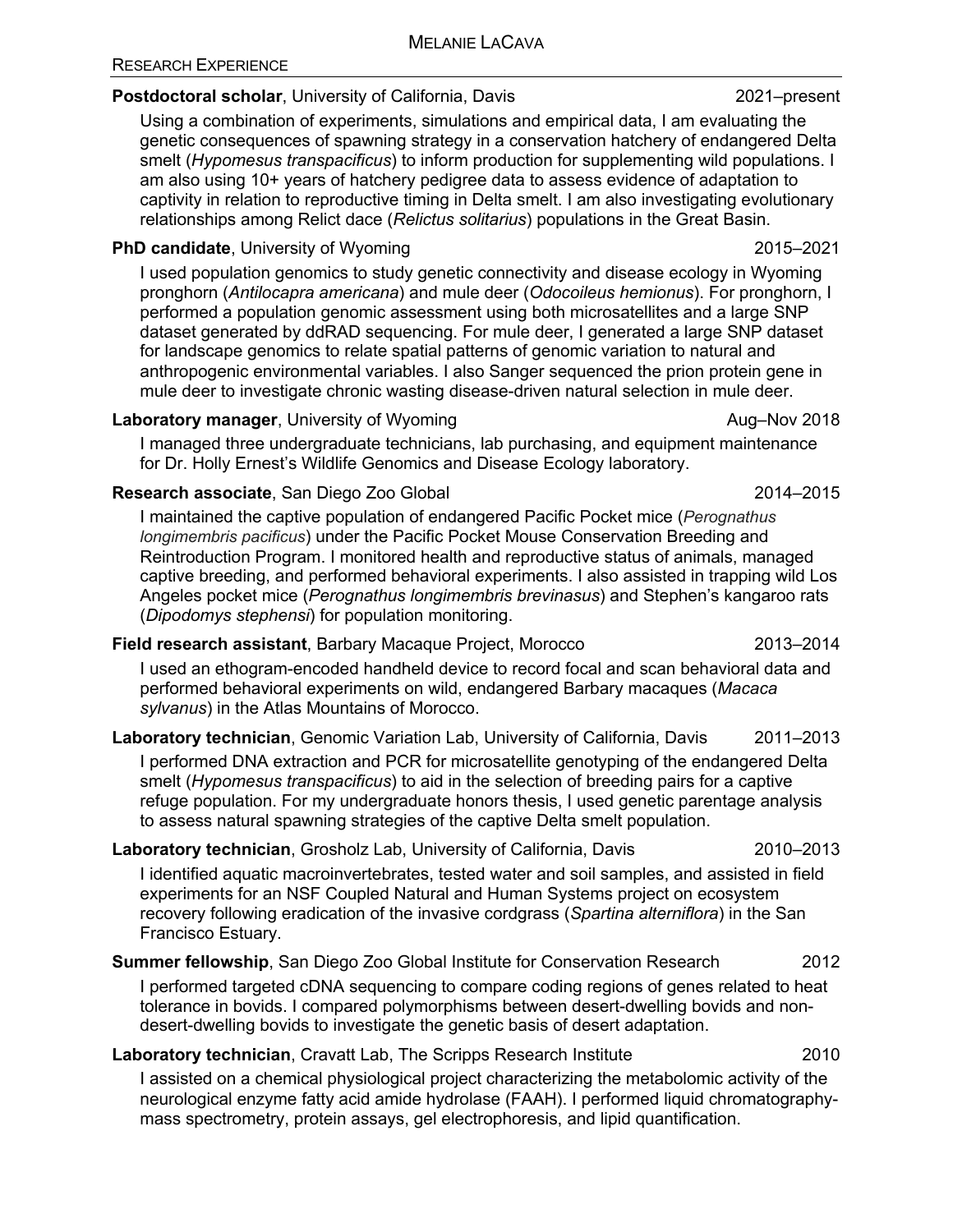**Carlton R. Barkhurst Dissertation Fellowship**, Univ. Wyoming (2020)

**Mary Mead Scholarship for Women in Agriculture**, Univ. Wyoming (2018)

**Y Cross Ranch Tuition and Fee Award**, Univ. Wyoming (2018)

**Program in Ecology Travel Grant**, Univ. Wyoming (2018)

**Student travel grant**, the Wildlife Society, Wyoming chapter annual meeting (2017)

**INBRE Sequencing and Bioinformatics Analysis Award** Univ. Wyoming (2016) Pronghorn population genomics sequencing supported by NIH Institutional Development Award #2P20GM103432

**Best PhD Student Poster**, the Wildlife Society's annual conference (2016)

**Workshop Travel Grant**, Genomics of Adaptation to Human Contexts (2016)

**Program in Ecology Travel Grant**, Univ. Wyoming (2016)

**Program in Ecology Recruitment Initiative Award**, Univ. Wyoming (2015)

*Co-authored with P.I. Holly Ernest*

### **U.S. Geological Survey** (2020)

Collaborative work with Co-P.I.s Matthew J. Kauffman, Kevin L. Monteith, Patricia Deibert, and Sara Oyler-McCance entitled, "Using genetic analyses to inform on-theground conservation for multiple sagebrush-associated wildlife species"

#### **Wyoming Governor's Big Game Grant** (2019)

**Wyoming Governor's Big Game Grant** (2018)

**INBRE Sequencing and Bioinformatic Analysis Award** Univ. Wyoming (2018) Mule deer population genomics sequencing supported by NIH Institutional Development Award #2P20GM103432

### **Wyoming Governor's Big Game Grant** (2017)

#### TEACHING EXPERIENCE

| Invited lecture: "Conservation and Genetics" in Introduction to Natural History,<br>Oklahoma State Univ. |                                     | Spring 2021          |
|----------------------------------------------------------------------------------------------------------|-------------------------------------|----------------------|
| Invited lecture: "Behavioral Genetics" in Animal Behavior, Univ. Wyoming                                 |                                     | Spring 2020          |
| Teaching assistantships                                                                                  |                                     |                      |
| Biology for Elementary Education, Univ. Wyoming                                                          | Fall 2017, Spring 2018, Spring 2019 |                      |
| <b>Conservation Genomics Seminar, Univ. Wyoming</b>                                                      |                                     | Fall 2016, Fall 2018 |
| Disease Ecology, Univ. Wyoming                                                                           | Spring 2016, Spring 2017            |                      |
| <b>CERTIFICATIONS AND TRAININGS</b>                                                                      |                                     |                      |

Certified Associate Ecologist, *Ecological Society of America* 2019

ConGen Population Genomic Data Analysis Workshop, *Univ. Montana* September 2020 Green Dot Strategy, *Univ.Wyoming* July 2020 Training to combat sexual harassment and violence on college campuses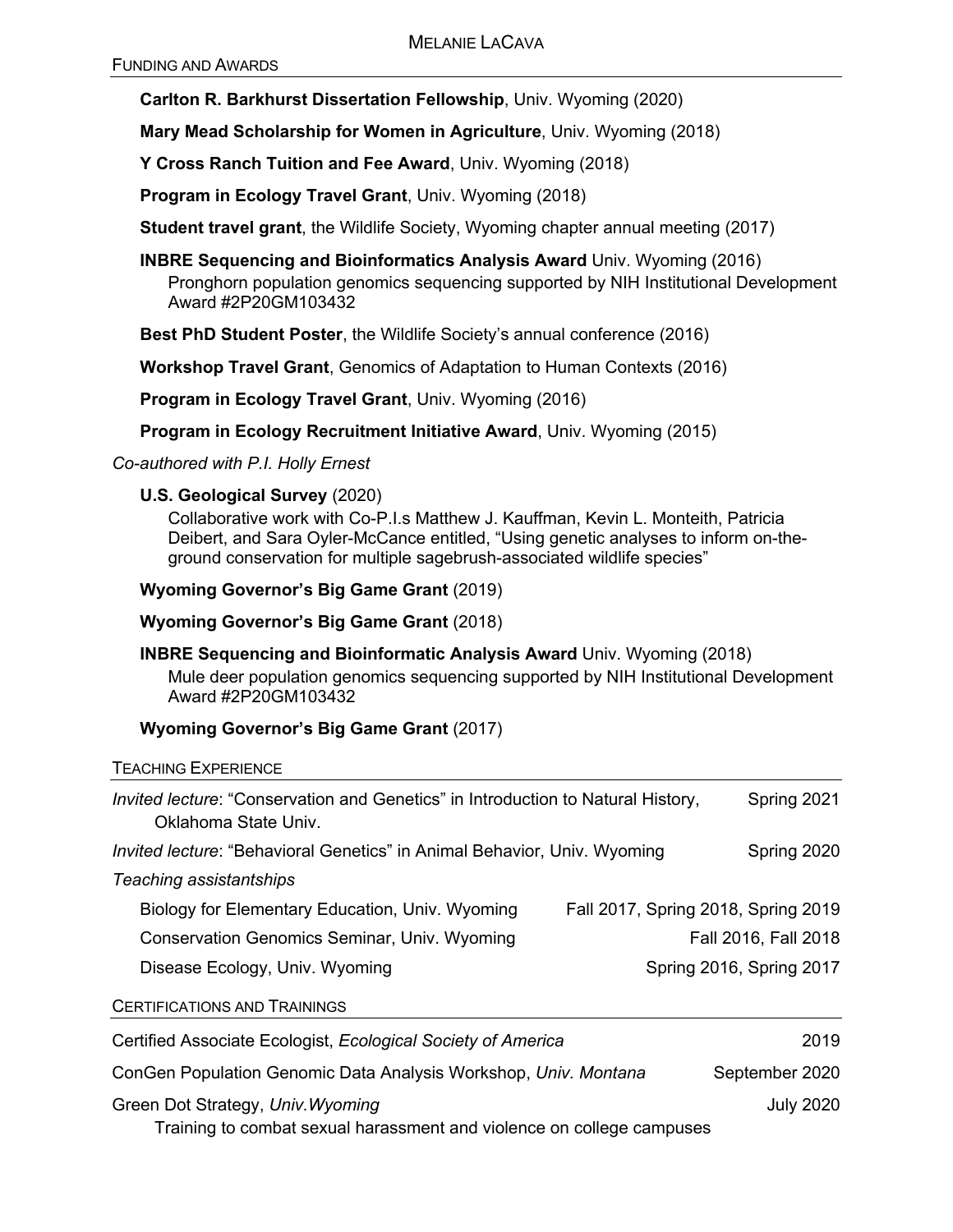#### MELANIE LACAVA

| Science Communication Techniques for Advancing Justice, Diversity, Equity,<br>and Inclusion, RBR Ltd.                                                                                                                                                                                                                                             | <b>July 2020</b> |
|---------------------------------------------------------------------------------------------------------------------------------------------------------------------------------------------------------------------------------------------------------------------------------------------------------------------------------------------------|------------------|
| Inclusive Leadership Workshop, Univ. Wyoming                                                                                                                                                                                                                                                                                                      | Spring 2020      |
| Communicating Science and Management with the Media Workshop,<br><b>Wyoming Wildlife Society Meeting</b>                                                                                                                                                                                                                                          | November 2018    |
| Safe Zone Workshop Series, Univ. Wyoming<br>Training in support and inclusivity for the LGBTQIA+ community                                                                                                                                                                                                                                        | November 2018    |
| Genomics of Disease in Wildlife Workshop, Colorado State University                                                                                                                                                                                                                                                                               | <b>June 2018</b> |
| Introductory Wildlife Handling and Chemical Immobilization, Wyoming Game<br>and Fish Department                                                                                                                                                                                                                                                   | May 2017         |
| Data Carpentry, Colorado State University<br>Version control with Git, Unix shell, Programming in R                                                                                                                                                                                                                                               | <b>July 2016</b> |
| Grant Writers' Workshop, Univ. Wyoming                                                                                                                                                                                                                                                                                                            | <b>June 2016</b> |
| Spatial Data Analysis in R Workshop, Univ. Wyoming                                                                                                                                                                                                                                                                                                | October 2015     |
| PROFESSIONAL SERVICE AND OUTREACH                                                                                                                                                                                                                                                                                                                 |                  |
| Leadership positions                                                                                                                                                                                                                                                                                                                              |                  |
| Finance committee, Univ. Wyoming Program in Ecology                                                                                                                                                                                                                                                                                               | 2019-2020        |
| Co-president, Univ. Wyoming Program in Ecology                                                                                                                                                                                                                                                                                                    | 2018-2019        |
| Treasurer, Univ. Wyoming Graduate Student Network                                                                                                                                                                                                                                                                                                 | 2017-2018        |
| Research Symposium committee, Univ. Wyoming Program in Ecology                                                                                                                                                                                                                                                                                    | 2016-2018        |
| Outreach committee, Univ. Wyoming Program in Ecology                                                                                                                                                                                                                                                                                              | 2015-2018        |
| <b>Hiring committees</b>                                                                                                                                                                                                                                                                                                                          |                  |
| Program coordinator, Univ. Wyoming Transdisciplinary Graduate Program                                                                                                                                                                                                                                                                             | Sept. 2019       |
| Accountant, Univ. Wyoming Transdisciplinary Graduate Program                                                                                                                                                                                                                                                                                      | Sept. 2019       |
| <b>Educational outreach</b><br>Elementary school: 15+ hours, reached 250+ students<br>Middle school: 12+ hours, reached 130+ students<br>High school: 20+ hours, reached 150+ students<br>Including: Women in STEM Day, STEM Saturday, Wyoming State Science Fair, Wyoming<br>State Science Olympiad Tournament, Laramie Middle School STEAM Club | 2016-present     |
|                                                                                                                                                                                                                                                                                                                                                   |                  |

#### **PRESENTATIONS**

#### *Discussion panels*

GBS/RADseq Genotyping, NSF Evolving Seas Research Coordinated Network MarineOmics working group. May 2021.

#### *Talks*

**LaCava, M.E.F.** "Chronic wasting disease drives natural selection in a free-ranging ungulate." Invited seminar, Department of Animal Science, University of California, Davis, November 2021.